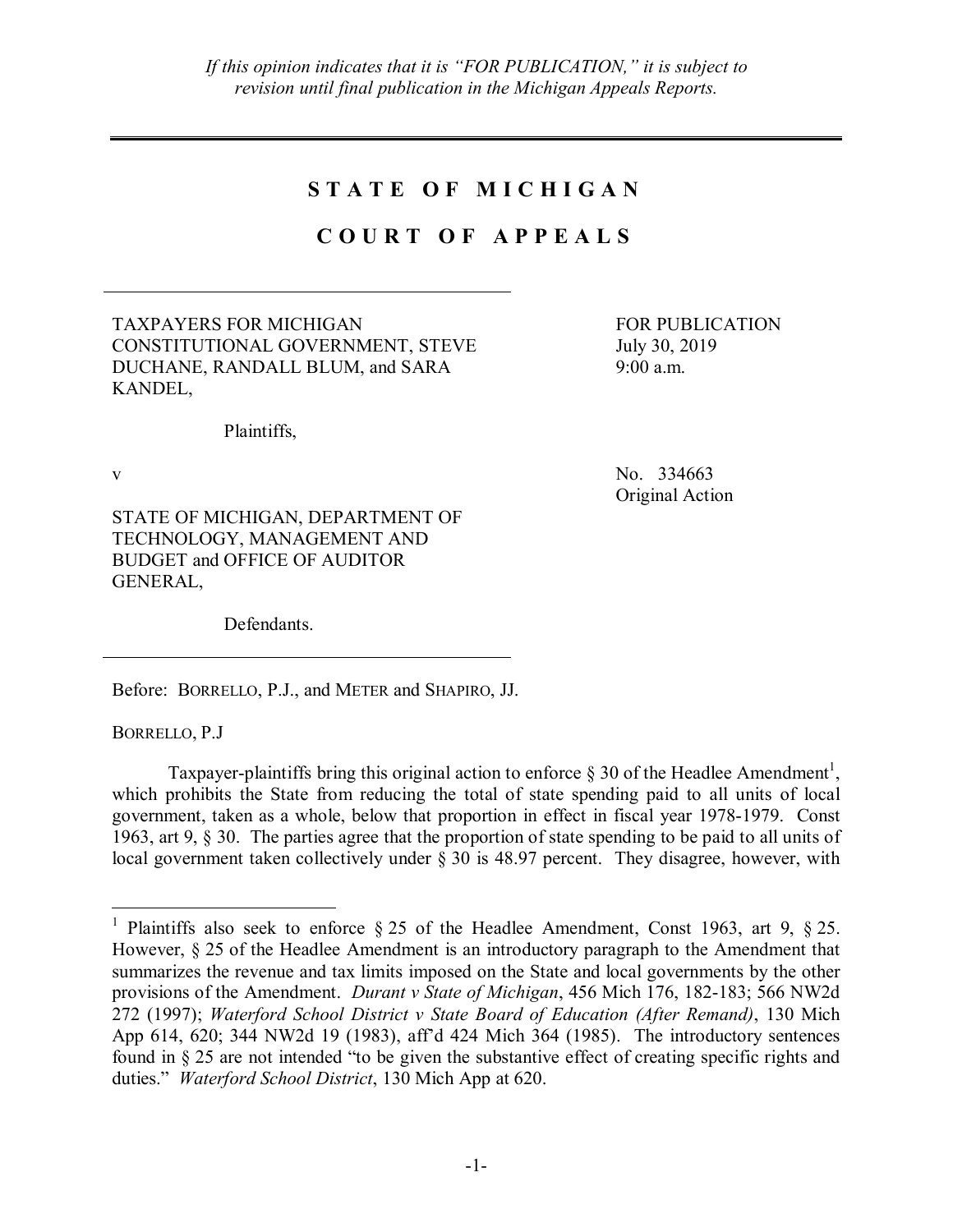regard to what categories of state spending may be classified as "state spending to be paid to all units of local government" for purposes of  $\S 30$ . Plaintiffs allege that accounting practices employed by the State have resulted in a persistent and growing underfunding of its  $\S 30$ revenue-sharing obligation. Count I of their complaint asserts that the State has violated § 30 by its practice of classifying as state spending paid to local government those moneys paid to school districts pursuant to Proposal A, Const 1963, art 9, § 11. Count II makes the same assertion as to moneys paid to public school academies ["PSAs"], colloquially known as charter schools, pursuant to Proposal A and MCL 380.501(1). Count IV seeks a determination that state funds directed to local governments for new state mandates may not be counted towards the proportion of state funds required by Section 30. According to plaintiffs, the improper inclusion of these expenditures in its calculations has enabled the State to displace state payments to local governments previously made for existing programs and services and, as a consequence, to force local governments to choose between increasing taxes and fees to fund programs and services previously funded by revenue-sharing payments from the State and reducing the scope of or eliminating altogether those programs and services. 2

For the reasons set forth in this opinion we grant summary disposition in favor of the State on Count I and Count II and declare that the State did not violate § 30 by classifying Proposal A funding paid to school districts and PSA funding as state funds paid to local government. However, we grant summary disposition to plaintiff's on Count IV and declare that pursuant to §29, funding for new or increased state mandates may not be counted for purposes of §30. Finally, we grant mandamus relief and direct the State, and its officers and departments, to comply with the reporting and disclosure requirements of MCL 21.235(3) and MCL 21.241.

## **BURDENS OF PROOF**

## **A. Causes of Action**

Plaintiffs seek declaratory, injunctive and mandamus relief. $3$ 

It is a well-recognized proposition that the remedy required in an action to enforce a provision of the Headlee Amendment "comprises a resolution of the parties' prospective rights and obligations by declaratory judgment." *Wayne Co Chief Executive v Governor*, 230 Mich App 258, 264; 583 NW2d 512 (1998); see also *Adair v Michigan*, 470 Mich 105, 112; 680 NW2d 386 (2004); *Durant v Michigan*, 456 Mich 175, 204-206; 566 NW2d 272 (1997);

<sup>&</sup>lt;sup>2</sup> Plaintiffs also alleged that the State improperly classified as  $\S 30$  state spending those funds paid to maintain truck line roads. This allegation comprised the gravamen of Count III of plaintiffs' complaint. We dismissed Count III without prejudice upon stipulation of the parties. *Taxpayers for Michigan Constitutional Government*, unpublished order of the Court of Appeals, issued December 4, 2017 (Docket No. 334663).

<sup>&</sup>lt;sup>3</sup> At oral argument before the Court, plaintiffs withdrew their request for monetary relief for past shortfalls in the State's payments to local government in satisfaction of its § 30 revenue-sharing obligation.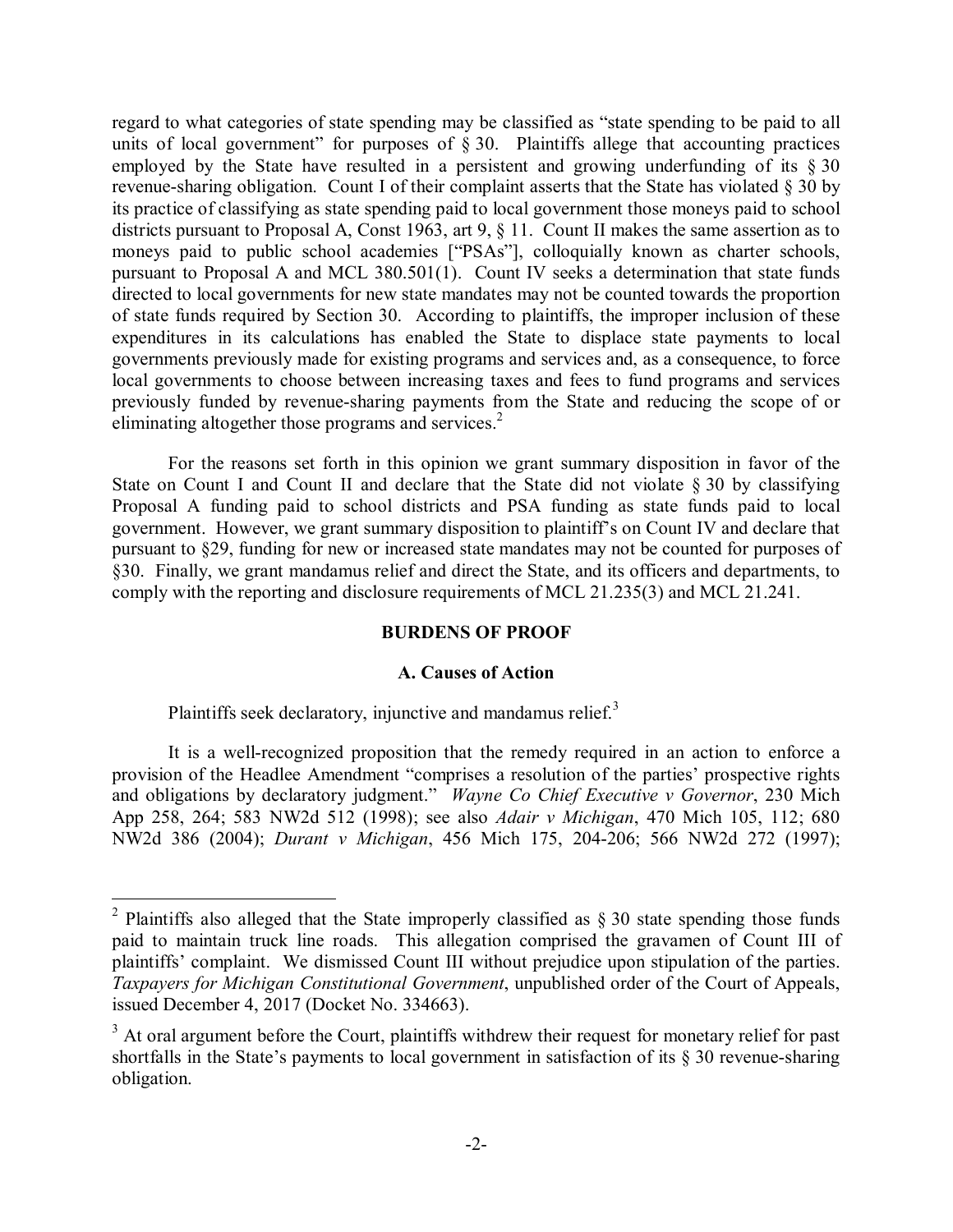*Oakland Co v Michigan*, 456 Mich 144, 166; 566 NW2d 616 (1997). "The plaintiff in a declaratory-judgment action bears 'the burden of establishing the existence of an actual controversy, as well as the burden of showing that . . . it has actually been injured or that the threat of imminent injury exists.' " *Adair v Michigan (On Second Remand)*, 279 Mich App 507, 514; 760 NW2d 544 (2008), aff'd in part and rev'd in part on other grounds *Adair v Michigan*, 486 Mich 468 (2010), quoting 22A Am Jur 2d, Declaratory Judgments, § 239, p 788; see also *Adair v Michigan*, 486 Mich 468, 482-483; 785 NW2d 119 (2010) (because the plaintiffs met their initial burden of demonstrating a violation of the "prohibition of unfunded mandates" or "POUM" clause of § 29 of the Headlee Amendment, they were entitled to a declaratory judgment unless the State demonstrated that the plaintiff school districts' costs were not increased as a result of the requirements or that the costs incurred were not necessary).

Mandamus is an extraordinary remedy. *Univ Medical Affiliates, PC v Wayne County Executive*, 142 Mich App 135, 142; 369 NW2d 277 (1985). Thus, the issuance of a writ of mandamus is only proper where (1) the party seeking the writ has a clear legal right to performance of the specific duty sought, (2) the defendant has the clear legal duty to perform the act requested, (3) the act is ministerial, and (4) no other remedy exists, legal or equitable, that might achieve the same result. *Rental Properties Owners Ass'n of Kent Co v Kent Co Treasurer*, 308 Mich App 498, 518; 866 NW2d 817 (2014). "Within the meaning of the rule of mandamus, a 'clear, legal right' is one 'clearly founded in, or granted by, law; a right which is inferable as a matter of law from uncontroverted facts regardless of the difficulty of the legal question to be decided." *Univ Medical Affiliates*, 142 Mich App at 143; see also *Rental Properties Owners Ass'n of Kent Co*, 308 Mich App at 518-519. "A ministerial act is one in which the law prescribes and defines the duty to be performed with such precision and certainty as to leave nothing to the exercise of discretion or judgment." *Hillsdale Co Senior Services, Inc v Hillsdale Co*, 494 Mich 46, 63 n 11; 832 NW2d 728 (2013) (quotation marks and citation omitted); see also *Berry v Garrett*, 316 Mich App 37, 42; 890 NW2d 882 (2016). "The burden of showing entitlement to the extraordinary remedy of a writ of mandamus is on the plaintiff." *White-Bey v Dep't of Corrections*, 239 Mich App 221, 223; 608 NW2d 883 (1999).

The moving party bears the burden of proving an entitlement to injunctive relief. *Detroit Fire Fighters Ass'n v City of Detroit*, 482 Mich 18, 34; 753 NW2d 579 (2008). The moving party carries this burden by proving that the four traditional elements favor the issuance of a preliminary injunction by a preponderance of the evidence. *Id*.; *Dutch Cookie Machine Co v Vande Vrede*, 289 Mich 272, 280; 286 NW 612 (1939). In determining whether to issue a preliminary injunction, a trial judge must consider the following factors:

(1) harm to the public interest if the injunction issues; (2) whether harm to the applicant in the absence if temporary relief outweighs the harm to the opposing party if relief is granted; (3) the likelihood that the applicant will prevail on the merits; and (4) a demonstration that the applicant will suffer irreparable injury if the relief is not granted. [*Thermatool Corp v Borzym*, 227 Mich App 366, 376; 575 NW2d 334 (1998); see also *Detroit Fire Fighters Ass'n*, 482 Mich at 34.]

## **B. Summary Disposition**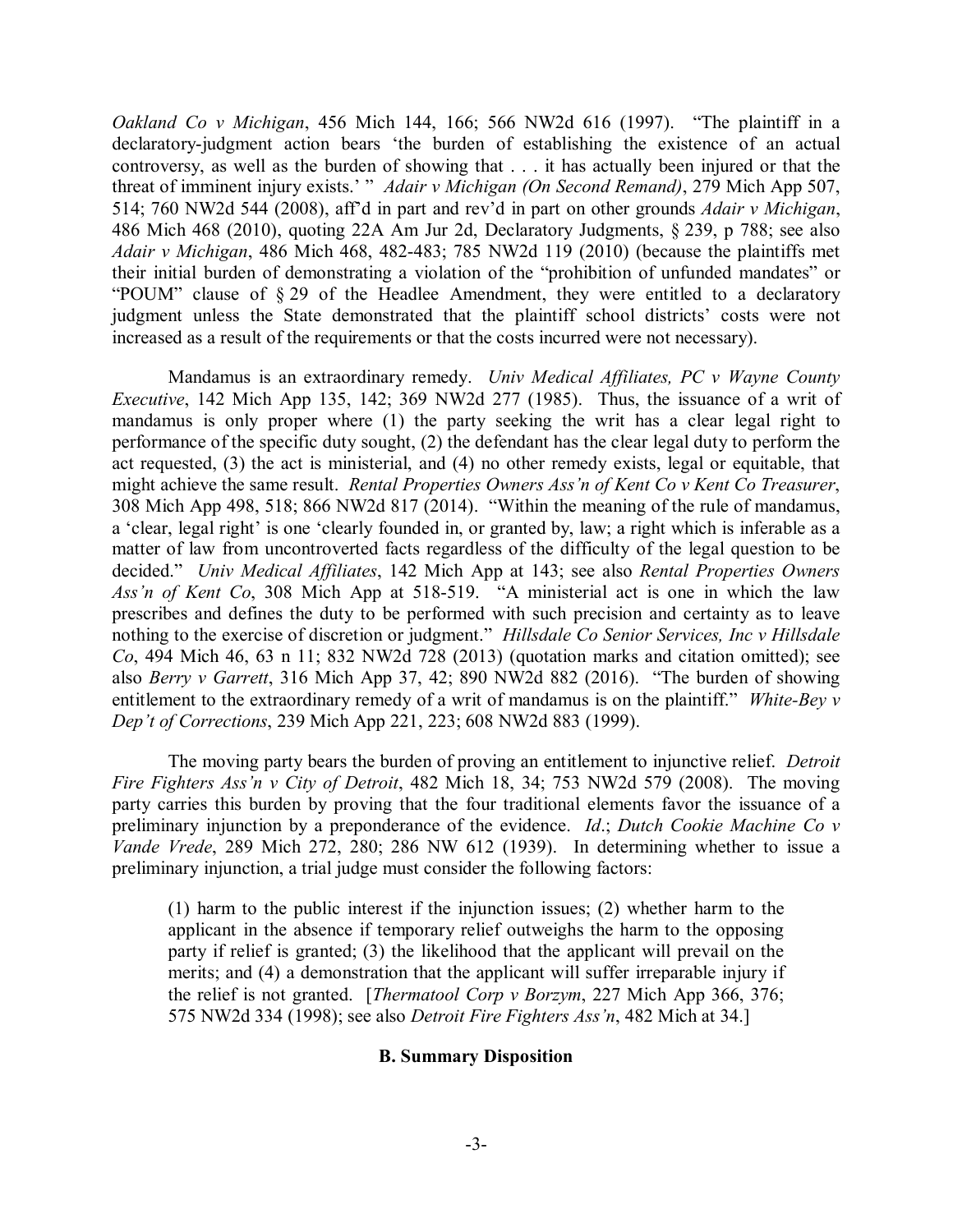At the direction of the Court, the parties have filed cross-motions for summary disposition.<sup>4</sup> Both plaintiffs and the State seek summary disposition pursuant to MCR 2.116(C)(10). Summary disposition is appropriate under  $(C)(10)$ 

when there is no genuine issue of material fact and the movant is entitled to judgment as a matter of law. The court considers the pleadings, affidavits, depositions, admissions, and other documentary evidence in the light most favorable to the nonmoving party. *Smith v Globe Life Ins Co*, 460 Mich 446, 454; 597 NW2d 28 (1999). The moving party must specifically identify the undisputed factual issues and has the initial burden of supporting its position with documentary evidence. *Id*. at 455; [*Maiden v Rozwood*, 461 Mich 109, 120; 597 NW2d 817 (1999)]. The responding party must then present legally admissible evidence to demonstrate that a genuine issue of material fact remains for trial. *Id*.; *Smith, supra* at 455 and n 2. [*E R Zeiler Excavating, Inc v Valenti Trobec Chandler Inc*, 270 Mich App 639, 644; 717 NW2d 370 (2006).]

Plaintiffs also seek summary disposition pursuant to MCR  $2.116(C)(9)$ . Summary disposition may be granted under this subrule when "[t]he opposing party has failed to state a valid defense to the claim asserted against him or her." A motion under this subrule tests the sufficiency of a defendant's pleadings by accepting all well-pleaded allegations as true. *Lepp v Cheboygan Area Schools*, 190 Mich App 726, 730; 476 NW2d 506 (1991). If the defenses are so clearly untenable as a matter of law that no factual development could possibly deny plaintiff's right to recovery, then summary disposition under this rule is proper. *Id*. (internal punctuation and citation omitted).

## **STANDING**

Before we can reach the merits of the substantive questions posed by plaintiffs' suit, we must revisit the issue of standing. The State challenged plaintiffs' standing to commence this Headlee enforcement action in its answer to plaintiffs' original complaint. We summarily dismissed the standing challenge as pertains to individual plaintiffs Steve Duchane, Randall Blum and Sara Kandel, but reserved our ruling as pertains to lead plaintiff, Taxpayers for Michigan Constitutional Government ["TMCG"]. We explained:

[T]he Court dismisses defendants' standing challenge, but only as to the individual taxpayer plaintiffs, i.e., Duchane, Blum, and Kandel. Under § 32, "[a]ny taxpayer of the state has standing to bring suit to enforce the provisions of the Headlee Amendment." *Mahaffey v Attorney General*, 222 Mich App 325, 340 (1997). Because all of plaintiffs' claims and requested forms of relief are part of an action seeking to enforce Headlee, the individual taxpayer plaintiffs have § 32 standing.

 <sup>4</sup> *Taxpayers for Michigan Constitutional Government v State of Michigan*, unpublished order of the Court of Appeals, issued May 9, 2017 (Docket No. 334663).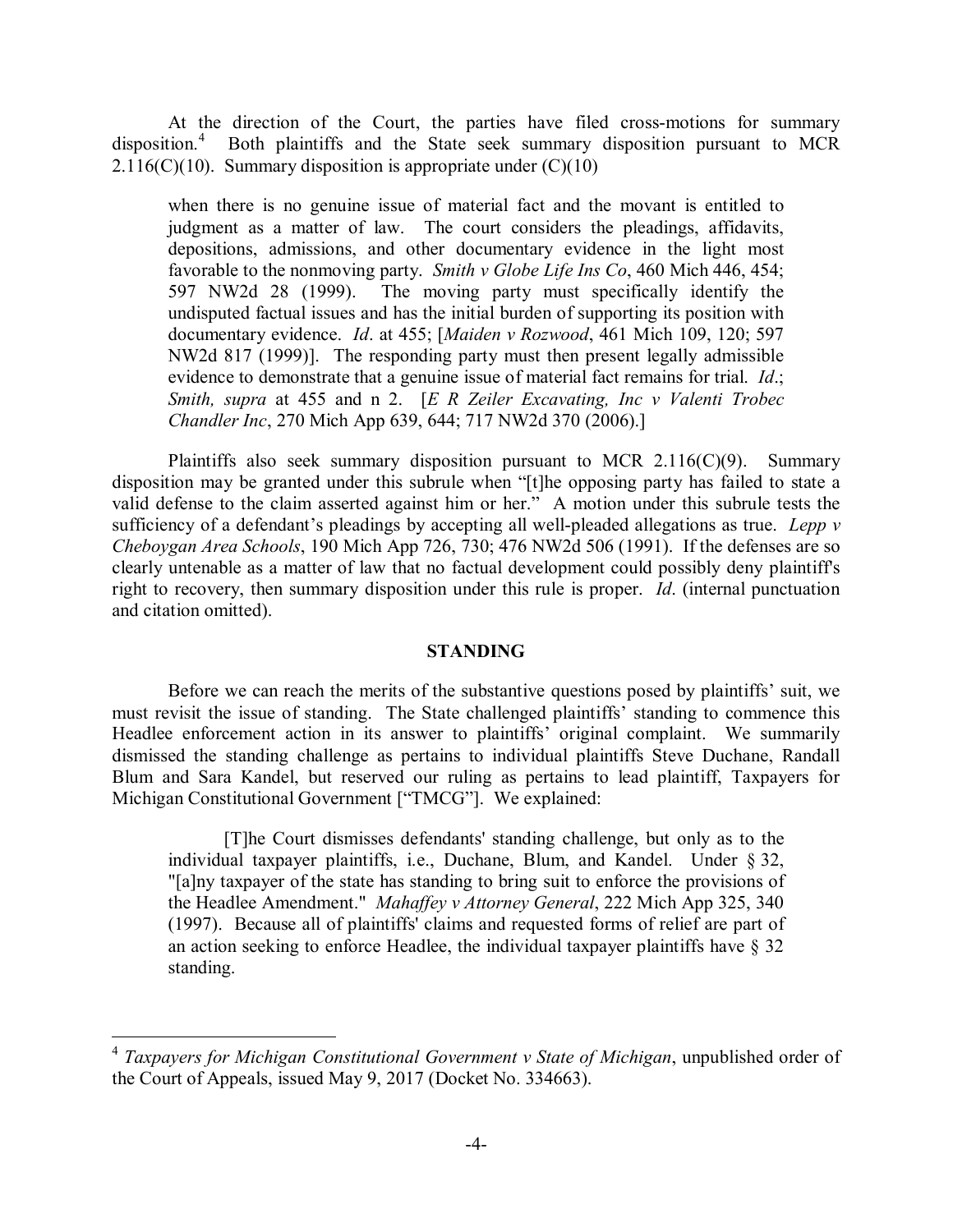However, vis-à-vis the lead plaintiff, Taxpayers for Michigan Constitutional Government (TMCG), the Court reserves its standing determination. "[A]n organization has standing to advocate for the interests of its members if the members themselves have a sufficient interest." *Lansing Sch Ed Ass 'n v Lansing Bd of Ed,* 487 Mich 349, 373 n 21 (2010) (LSEA). However, TMCG bears the burden of demonstrating that it has standing, see, e.g., *Moses Inc v Southeast Mich Council of Gov'ts*, 270 Mich App 401, 414 (2006), and TMCG is, with regard to plaintiffs' request for a declaratory judgment, required to "plead and prove facts which indicate an adverse interest," *LSEA*, 487 Mich at 372 n 20 (quotation marks and citation omitted; emphasis added). See also MCR  $2.605(A)(1)$  (stating the "actual controversy" requirement for declaratory judgments). Because TMCG has failed to plead or prove the facts necessary to carry its burden of demonstrating that it has standing – specifically, to demonstrate whether its membership has a sufficient interest in this matter to afford organizational standing – the Court holds in abeyance its decision on this issue. The parties may further address the question of TMCG's standing in their respective motions for summary disposition and in any related filings. [*Taxpayers for Michigan Constitutional Government v State of Michigan*, unpublished order of the Court of Appeals, issued May 9, 2017 (Docket No. 334663).]

We now return to the question of standing and, after a review of the documentation supplied by plaintiffs, we dismiss the remainder of the State's standing challenge as without merit.

Lead plaintiff TMCG represents it is "a non-partisan, non-profit, tax exempt organization founded by taxpayers, municipal leaders, educators and lawyers dedicated to ensuring the State of Michigan follows the word of law as written in the state Constitution and fulfills the revenue sharing requirements guaranteed by the Headlee Amendment."<sup>5</sup> As we observed in our May 9, 2017 order, "an organization has standing to advocate for the interest of its members if the members themselves have a sufficient interest." *LSEA*, 487 Mich at 373 n 21. Plaintiffs append to their motion for summary disposition as Plaintiffs' Exhibit 10 the affidavit of individual plaintiff Steven Duchane, who attests to being one of the founding members and the Treasurer of TMCG. Duchane also attests that each of TMCG's 20 individual members is a Michigan resident and taxpayer. He further attests that TMCG has 20 "municipal members," composed of cities, villages and townships. Because the individual members, as taxpayers, have standing under Const 1963, art 9, § 32 to bring this Headlee enforcement action, TMCG has standing to bring suit in its representative capacity as to these members. *LSEA*, 487 Mich at 373 n 21. Likewise, because units of local government, including cities, villages and townships, are considered "taxpayers" under § 32 for purposes of vindicating the rights of their respective constituents, see *Oakland Co v State of Michigan*, 456 Mich 144, 167; 566 NW2d 616 (1997); *City of Riverview v State of Michigan*, 292 Mich App 516, 520 n 1; 808 NW2d 532 (2011), TMCG has standing to bring suit in its representative capacity as to its municipal members,

<sup>&</sup>lt;sup>5</sup> www.michcongov.org, home page, accessed March 13, 2019.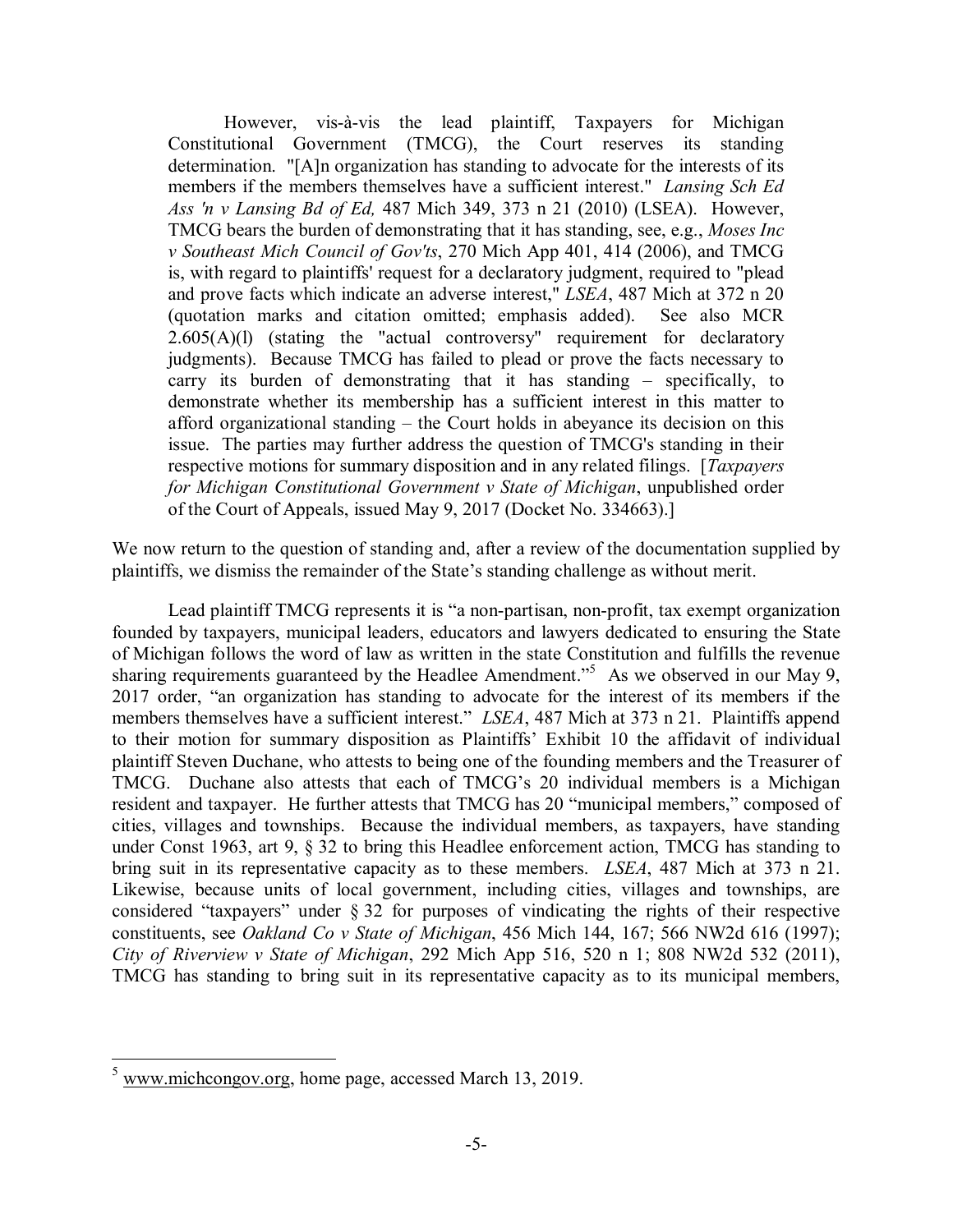*LSEA*, 487 Mich at 373 n 21. The State's assertion to the contrary fails for lack of factual and legal support.

#### **STATE SPENDING AND § 30**

#### **A. Const 1963, art 9, § 30**

At its core, plaintiffs' suit seeks to answer a single legal question, which is whether certain categories of state spending, i.e., payments to school districts guaranteed by Const 1963, art 9, § 11, payments to PSAs guaranteed by Const 1963, art 9, § 11 and MCL 380.501, and payments for state-mandated activities and services under Const 1963, art 9, § 29, constitute state spending to local governments under  $\S$  30 of the Headlee Amendment. The question posed by this suit is a novel one. In seeking its answer, we are guided in our application of § 30 by the principles governing the construction of constitutional provisions.

"The goal of the judiciary when construing Michigan's Constitution is to identify the original meaning that its ratifiers attributed to the words used in a constitutional provision." *CVS Caremark v State Tax Comm*, 306 Mich App 58, 61; 856 NW2d 79 (2014). "In performing this task, we employ the rule of common understanding." *Id*. "Under the rule of common understanding, we must apply the meaning that, at the time of ratification, was the most obvious common understanding of the provision, the one that reasonable minds and the great mass of the people themselves would give it." *Id*. "Words should be given their common and most obvious meaning . . . ." *In re Burnett Estate*, 300 Mich App 489, 497-498; 834 NW2d 93 (2013). "Further, every provision must be interpreted in the light of the document as a whole, and no provision should be construed to nullify or impair another." *Lapeer Co Clerk v Lapeer Circuit Court*, 469 Mich 146, 156; 665 NW2d 452 (2003). The interpretation of a constitutional provision takes account of the purpose sought to be accomplished by the provision. *Adair v Michigan*, 497 Mich 89, 102; 860 NW2d 93 (2014).

Section 30 provides:

The proportion of total state spending paid to all units of Local Government, taken as a group, shall not be reduced below that proportion in effect in fiscal year 1978-79. [Const 1963, art 9, § 30.]

For purposes of the Headlee Amendment, the term "Local Government" is defined in § 33 of that Amendment as "any political subdivision of the state, including, but not restricted to, school districts, cities, villages, townships, charter townships, counties, charter counties, authorities created by the state, and authorities created by other units of local government." Const 1963, art 9, § 33.

#### **B. Proposal A Payments to School Districts**

State funding disbursed to local school districts through Proposal A and the State School Aid Act of 1979, MCL 388.1601 *et seq*., constitutes voter-sanctioned payments of state funding to a specific unit of local government, i.e., public school districts. Nevertheless, plaintiffs argue that Proposal A spending is a category of state funding that may not be classified § 30 revenue sharing. They argue that classifying Proposal A funding as § 30 revenue sharing effectively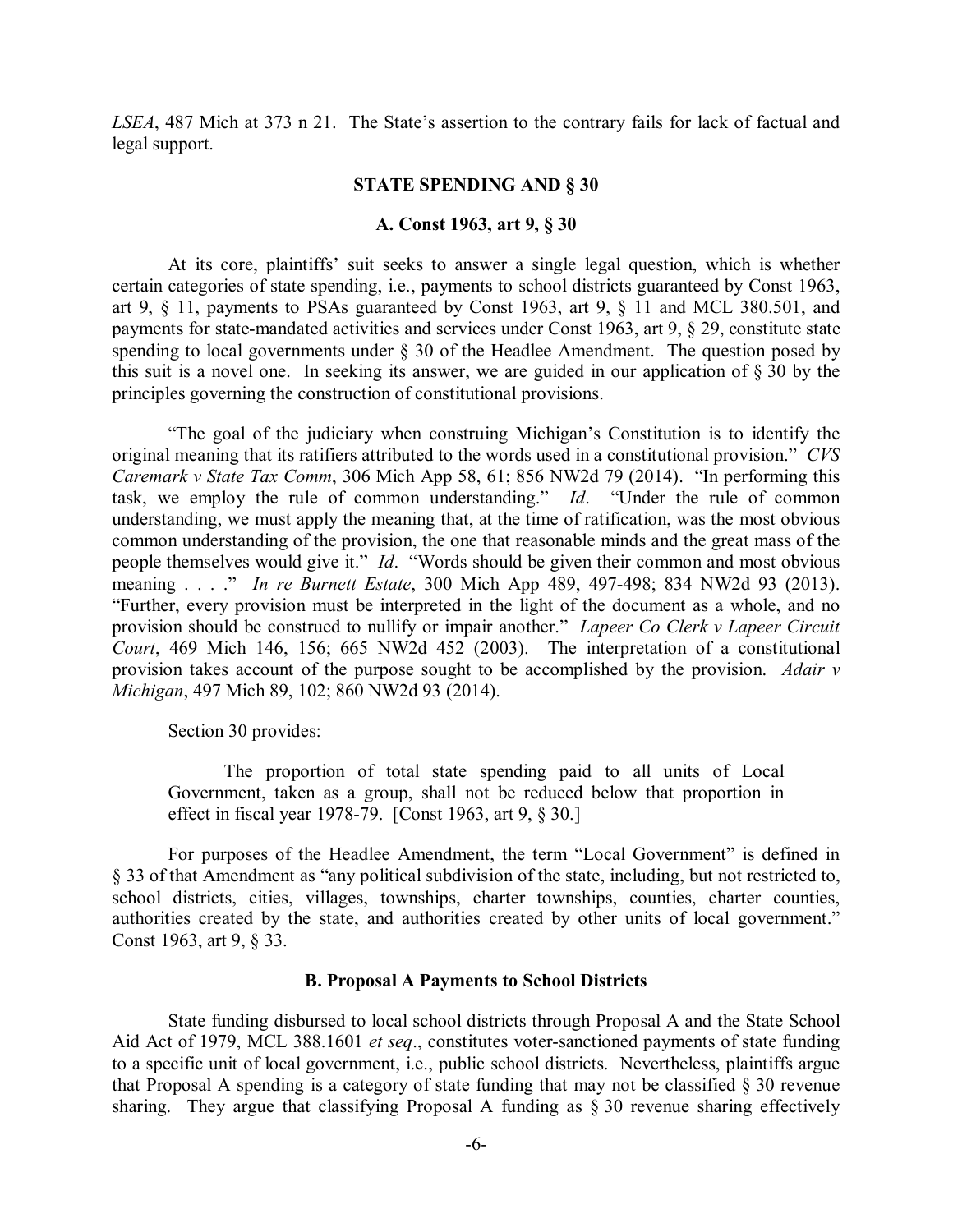shifts the State's tax burden to local government units. A shifting of the tax burden occurs, according to plaintiffs, because the Proposal A payments supplant "other State spending previously paid to Local Governments, placing a tax burden on Local Governments to further raise local taxes in order to offset lost State revenue." We find no support in the plain language of § 30 to sustain such a claim.

Although § 30 embodies and effectuates the anti-shifting purpose referenced in § 25 of the Headlee Amendment, *Schmidt v Dep't of Education*, 441 Mich 236, 254; 490 NW2d 584 (1992), the State's inclusion of Proposal A funds paid to school districts does not trigger a forbidden tax shift. Section 30 plainly provides that "[t]he proportion of total state spending paid to all units of Local Government, *taken as a group*, shall not be reduced below that proportion in effect in fiscal year 1978-79." (Italics added.) The inclusion of the phrase "taken as a group" in § 30 "clearly requires that the overall percentage allotment of the state budget for local units of government must remain at 1978 levels." *Durant v State Bd of Ed*, 424 Mich 364, 393; 381 NW2d 662 (1985). In other words, "§ 30 only requires that state funding of all units of local governments, taken as a group, be maintained at 1978-79 levels." *Id*. Our Supreme Court expressly rejected, as a "strained interpretation of an unambiguous statement of intent by the voters," the proposition that § 30 mandated that each individual unit of government must receive in perpetuity the same proportion of the allotment for local government as it received in 1978. *Id.* Thus, § 30 "does not guarantee any individual local unit of government, or indeed any type of unit (all cities, for example), that it will always either get the same dollars as the year before or even the same share of state dollars." Fino, *A Cure Worse Than the Disease? Taxation and Finance Provisions in State Constitutions*, 34 Rutgers L J 959, 1003 (2003). Rather, the voters intended, as revealed in the plain language of § 30, that the State be free from time to time to rebalance how § 30 revenue sharing is distributed among "all units of Local Government, taken as a group" so long as the overall proportion of funding remains at the constitutionally-mandated level. The inclusion of Proposal A funding in § 30 spending reflects a constitutionallysanctioned rebalancing of the distribution of that revenue sharing. Plaintiffs' argument to the contrary is an argument without foundation in the plain language of § 30. Absent that constitutional foundation, their challenge falls. The State is entitled to summary disposition on Count I of plaintiffs' complaint.

#### **C. Public School Academy Funding**

Plaintiffs argue that state aid to PSAs does not fall within the scope of § 30 funding because it is not a "local unit of government." We conclude, however, that state funding of PSAs constitutes funding of a local unit of local government for the purpose of calculating state aid under the Headlee Amendment.

It is undisputed that "school districts" constitute a "unit of local government" as defined in § 33 of the Amendment. Const 1963, art 9, § 33. The question then is whether PSAs are "school districts" for purposes of calculating state funding of education. We answer that question affirmatively in light of the Revised School Code, MCL 380.1 *et seq.*, which provides that "[a] public school academy . . . is a school district for purposes of section 11 of article IX of the state constitution of 1963 . . . ." MCL 380.501(1). The constitutional provision referred to mandates that "[t]here shall be established a state school aid fund which shall be used exclusively for aid to school districts, higher education, and school employees' retirement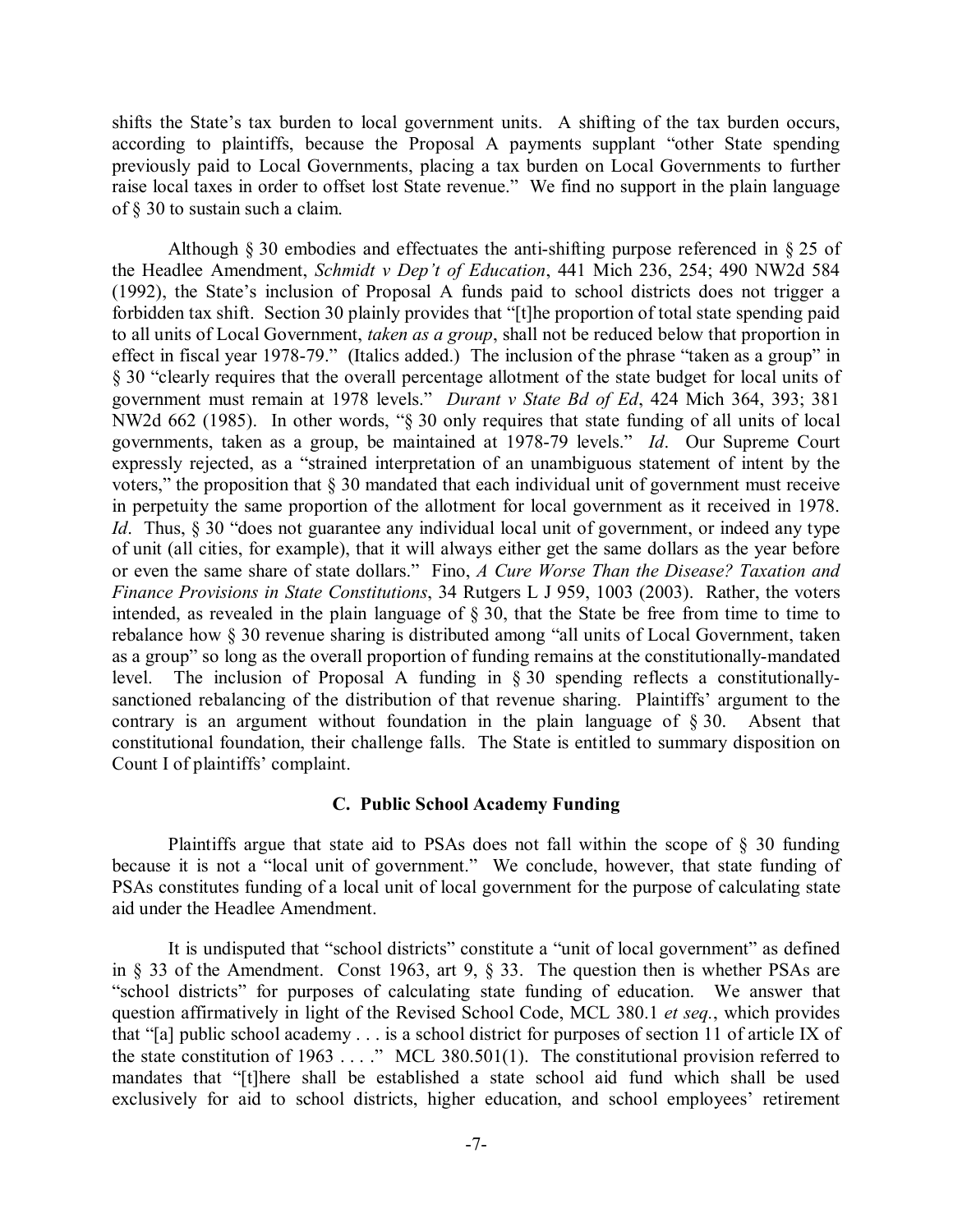systems, as provided by law." Const 1963, art 9, § 11. In addition, the School Aid Act, MCL 388.1601 *et seq*., includes PSAs in the definition of "district." MCL 388.1603(7). To receive state funding, PSAs must receive a "district code" from the Department of Education. MCL 388.1608b(1). Pursuant to these provisions, PSAs receive state funding earmarked for school districts.

Plaintiffs argue that state funds directed to PSAs should not be counted as state funds directed to school districts for purposes of the Headlee Amendment because PSAs do not resemble school districts in many other ways. Indeed, PSAs are school districts for a "limited purpose." OAG 1995-1996, No. 6915, p204 (September 4, 1996). See also OAG 2003-2004, No. 7154, p121-122 (March 31, 2004). $6$  Nevertheless, PSAs are school districts for the purpose at issue in this case, i.e., the receipt of state school aid. Because state funding for PSAs is considered aid to a school district by law, we see no basis to not count those monies when calculating state spending paid to local government.

Plaintiffs' other argument is that PSAs could not have been understood as "school districts" when the Headlee Amendment was ratified. It is unlikely that the Headlee voters specifically intended that aid to PSAs would count as state aid to local governments considering that PSAs did not yet exist.<sup>7</sup> For the same reason, however, there is no reason to conclude that the voters specifically intended to exclude PSA funding from that calculation. What is clear is that the voters almost certainly understood that the state has discretion in how it chooses to "maintain and support a system of free public elementary and secondary schools . . . ." Const 1963, art 8, § 2. As the Supreme Court stated in *Council of Organizations & Others for Educ About Parochiaid v Governor*, 455 Mich 557; 566 NW2d 208 (1997), "[t]he Legislature has had the task of defining the form and the institutional structure through which public education is delivered in Michigan since the time Michigan became a state." *Id*. at 571, citing Const 1835, art  $10, \S 3.8$ 

Significantly, there is no language in the Headlee Amendment showing an intent to limit this ongoing authority of the state to define and fund school districts. Thus, the text does not compel the conclusion sought by plaintiffs. We have also reviewed the record presented to us by the parties and find no evidence that would demonstrate an intent either to limit the state's

<sup>&</sup>lt;sup>6</sup> For example, PSAs are not geographically limited, are not governed by an elected board and cannot levy taxes.

<sup>7</sup> The Headlee Amendment was ratified in 1978. *Citizens Protecting Michigan's Constitution*, 503 Mich 42, 103 n 189; 921 NW2d 247 (2018). The Legislature authorized the creation of PSAs in 1993. 1993 PA 362.

<sup>8</sup> *Council of Organizations* dealt with a parallel question also arising under MCL 380.501(1), i.e., a challenge to the constitutionality of the provision deeming PSAs to be "public schools" for purposes of Article 8, § 2 of the state Constitution. The Supreme Court upheld the Legislature's classification of PSAs as public schools. See *Council of Organizations*, 455 Mich at 571-584.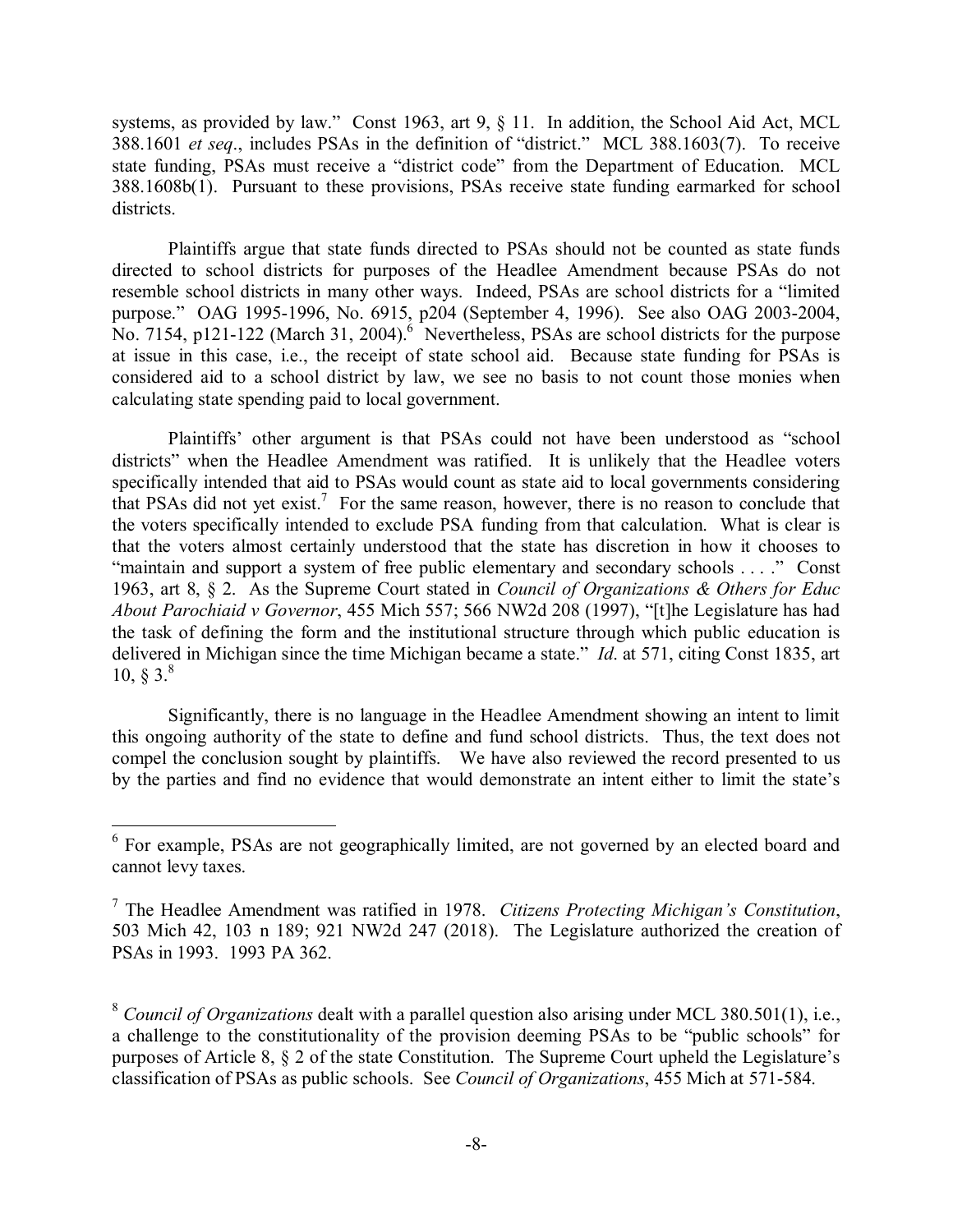authority to define and fund school districts or to specifically bar the state from later defining the term "school district" to include PSAs.

The Legislature lawfully defined PSAs as school districts for the purposes of receiving state aid. Given that, we see no reason to overrule the state's decision to count those funds as payments to local government under the Headlee Amendment. Put simply, we decline to hold that PSAs are school districts for purposes of receiving state aid, but not school districts for purposes of determining how much state aid was received by school districts.<sup>9</sup>

## **D. Section 29 Mandates**

In Count IV of their complaint, plaintiffs seek, in part, a judgment from this Court declaring that state spending to fund state-mandated local services and activities as required by § 29 of the Headlee Amendment may not be included in the State's calculation of the proportion of total state spending paid to units of local government, taken as a group, under § 30. According to plaintiffs, when § § 29 and 30 are read together, they require the State to fully fund the necessary implementation costs of any new mandate imposed on a unit of local government and to provide this funding in addition to the funding paid in satisfaction of the State's  $\S 30$ revenue-sharing obligation. We agree.

## Const 1963, art 9, § 29 provides:

The state is hereby prohibited from reducing the state financed proportion of the necessary costs of any existing activity or service required of units of Local Government by state law. A new activity or service or an increase in the level of any activity or service beyond that required by existing law shall not be required by the legislature or any state agency of units of Local Government, unless a state appropriation is made and disbursed to pay the unit of Local Government for any necessary increased costs.

The first sentence of § 29 is "aimed at existing services or activities already required of local government." *Durant*, 424 Mich at 379. This sentence "prohibits reduction of the state proportion of necessary costs with respect to the *continuation* of state-mandated activities or services." *Judicial Attorneys Ass'n v State of Michigan*, 460 Mich 590, 595; 597 NW2d 113 (1999) (emphasis added), quoting favorably *Mayor of the City of Detroit v State of Michigan*, 228 Mich App 386, 396; 579 NW2d 378 (1998). The second sentence of § 29 "addresses future services or activities." *Durant*, 424 Mich at 379. The Headlee Amendment "prohibits the state from reducing its proportion of the necessary costs of *existing activities* while it requires the state to pay the increased necessary costs in full when it mandates *new activities* or mandates activities at an increased level." *Id*. at 597-598 (emphasis added). In *Schmidt*, 441 Mich at 257 n 24, our Supreme Court observed, in relevant part:

<sup>&</sup>lt;sup>9</sup> Because we conclude that PSA are school districts for purposes of calculating state aid under the Headlee Amendment, we need not address the question whether a PSA constitutes some other "unit of local government."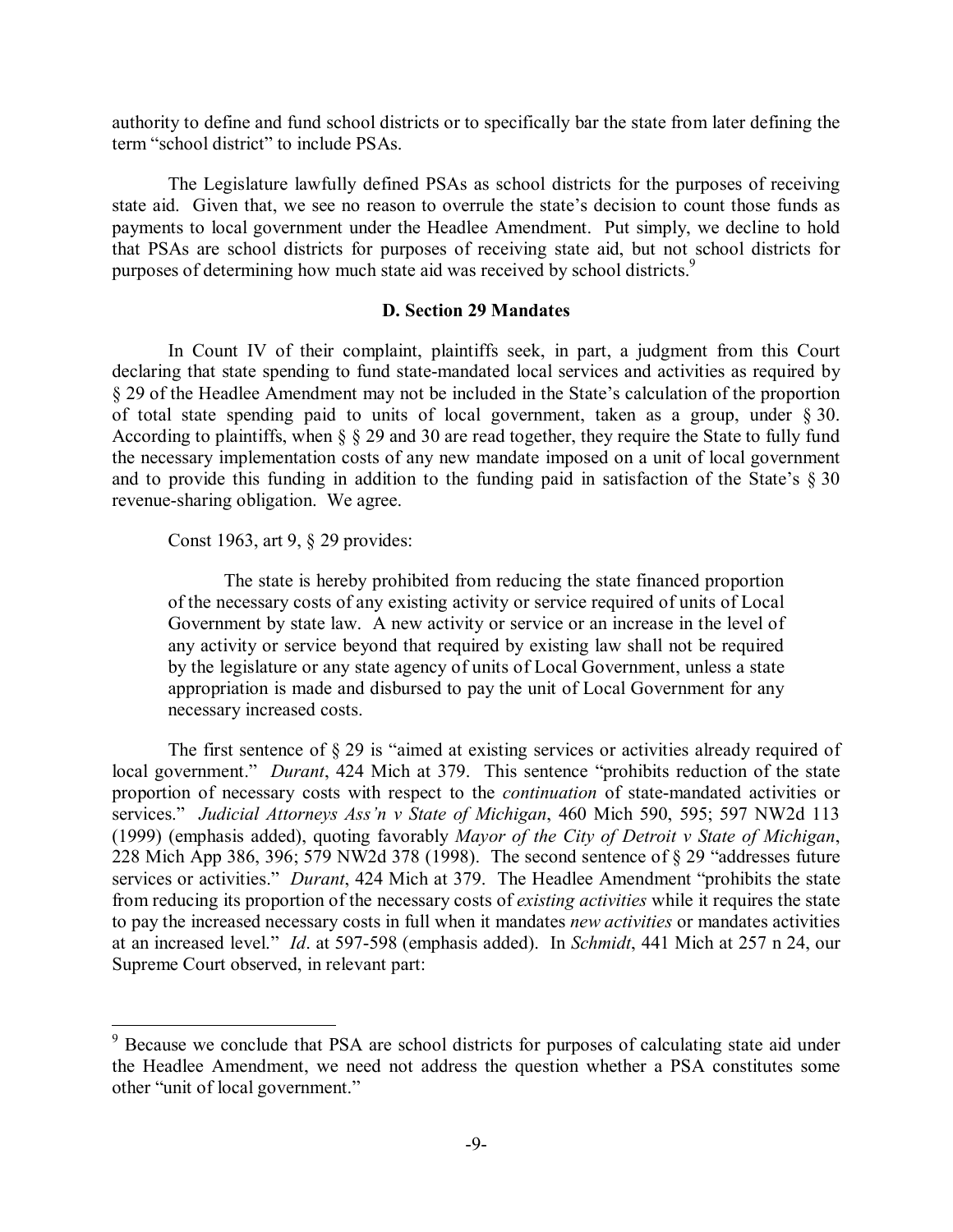A short time after the Headlee Amendment was ratified by the voters, its drafters prepared notes reflecting their view of the amendment's intent. Although the drafters' notes are not authoritative, *Durant*, [424 Mich at 382 n 12], they are one piece of evidence concerning the common understanding of the voter's intent. [See also, *Durant*, 456 Mich at 196; *Macomb Co Taxpayers Ass'n v L'anse Creuse Public Schools*, 455 Mich 1, 8-9; 564 NW2d 457 (1997).]

The drafters' notes with regard to § 30 provide, in relevant part:

The primary intent of this section was to prevent a shift in tax burden, either directly or indirectly from state to local responsibility. The phrase "taken as a group" permits the legislature to reallocate funds to local units of government, i.e., geographically or from one unit to another. It was the drafters' intent to rely on the political process to effect such allocations and not to limit the legislature's ability to create more effective and efficient governmental entities or to eliminate those local units which no longer serve any utilitarian purpose.

Additional or expanded activities mandated by the state, as described in Section 29 would tend to increase the proportion of total state spending paid to local government above that level in effect when this section becomes effective. [Plaintiffs' Brief in Support, Ex 7, Drafters' Notes – Tax Limitation Amendment (Proposal E, approved by the electors on November 7, 1978, as an Amendment to the Michigan Constitution of 1963), § 30, p 11.]

This note weighs in favor of plaintiffs' position, as it evinces an intent that state-funding obligations arising from new § 29 obligations are to be paid in addition to § 30 revenue sharing. Likewise, the differing purposes of these sections support plaintiffs' position. State funding under the second sentence of § 29 is intended to offset the necessary costs of new burdens placed on units of local government whereas § 30 state funding is intended to preserve the 1978 level of state funding to units of local government to be used for local purposes. If state spending to fund new state-mandates under § 29 may be included in the State's calculation of the proportion of total state spending paid to units of local government, taken as a group, under § 30, then § 29 state funding for new mandates would supplant state spending intended for local use and, thereby, allow funding for new mandates to serve two conflicting purposes, i.e., to fund new state mandates as well as to the 1978-1979 level of state funding to local governments. This double-duty would force units of local government to choose between cutting services or raising taxes to make up for the funds lost to pay for the necessary costs of new mandates. Such a result is at odds with the proper balancing of the "dual goals of a) preserving the Legislature's ability to enact necessary and desirable legislation in response to changing times and conditions and b) guaranteeing a predictable level of minimum funding" because this result accords more discretion to the Legislature than envisioned by the Headlee Amendment. *Judicial Attorneys Ass'n*, 460 Mich at 605. That result is also at odds with the principles of constitutional construction, which provide that each provision is of equal dignity and none may be construed so as to nullify or substantially impair another. *Durant v Dep't of Education (On Second Remand)*, 186 Mich App 83, 115; 463 NW2d 461 (1990). Accordingly, plaintiffs are entitled to summary disposition on Count IV of their complaint.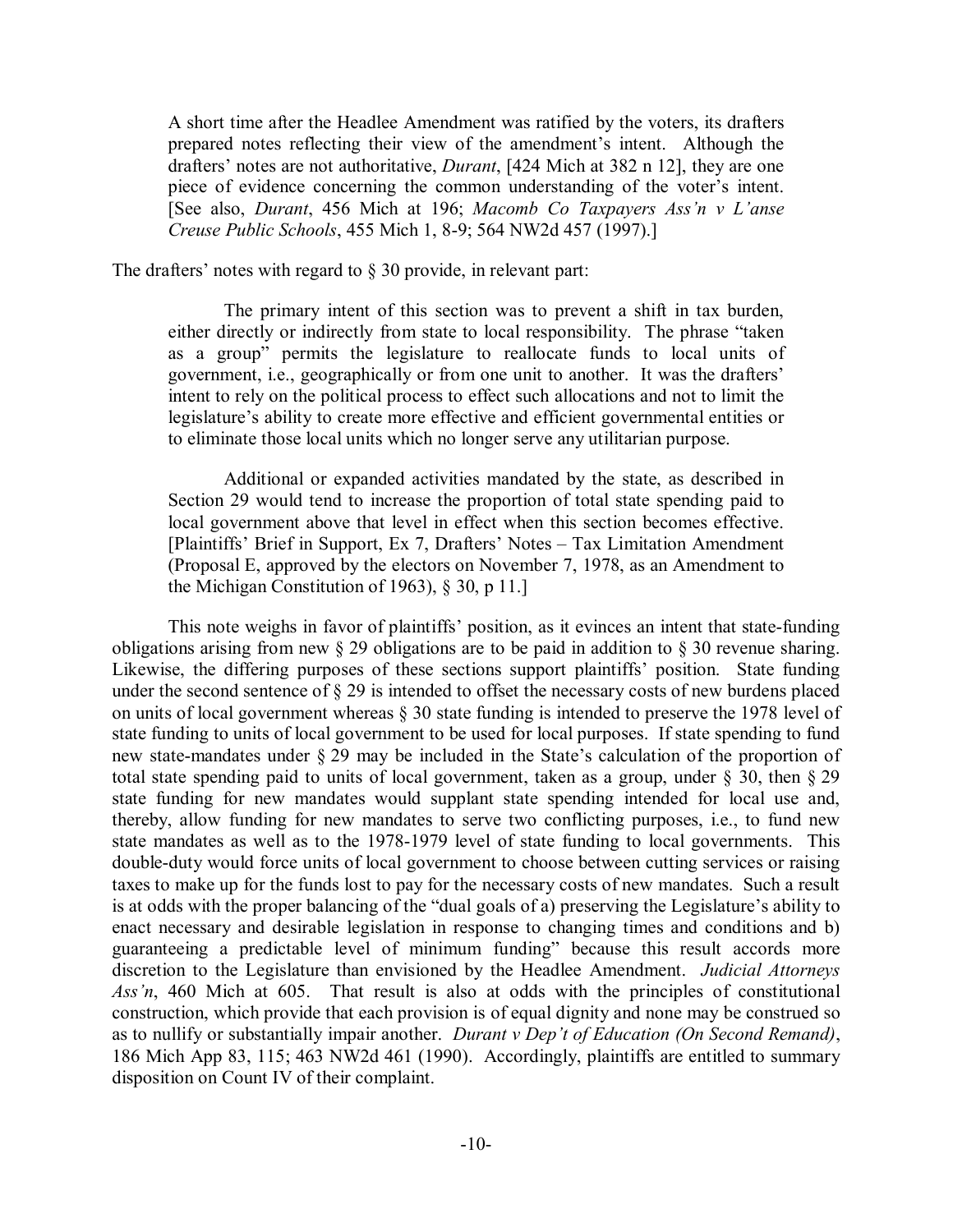## **E. Mandamus Relief**

Shortly after the Headlee Amendment was enacted, our Legislature passed 1979 PA 101, codified at MCL 21.231 *et seq*., to implement the provisions of the Headlee Amendment. Const 1963, art 9, § 34; *Adair v Michigan*, 497 Mich 89, 103 n 31; 860 NW2d 93 (2014). Section 5 of the Act contains the following pertinent provision:

The governor shall include in a report which is to accompany the annual budget recommendation to the legislature, those amounts which the governor determines are required to make disbursements to each local unit of government for the necessary cost of each state requirement for that fiscal year and the total amount of state disbursements required for all local units of government. [MCL 21.235(3).]

Section 11 of the Act provides:

(1) Within 6 months after the effective date of this act the department shall collect and tabulate relative information as to the following:

(a) The state financed proportion of the necessary cost of an existing activity or service required of local units of government by existing law.

(b) The nature and scope of each state requirement which shall require a disbursement under section 5.1.

(c) The nature and scope of each action imposing a potential cost on a local unit of government which is not a state requirement and does not require a disbursement under this act.

(2) The information shall include:

(a) The identity or type of local unit and local unit agency or official to whom the state requirement or required existing activity or service is directed.

(b) The determination of whether or not an identifiable local direct cost is necessitated by state requirement or the required existing activity or service.

(c) The amount of state financial participation, meeting the identifiable local direct cost.

(d) The state agency charged with supervising the state requirement or the required existing activity or service.

(e) A brief description of the purpose of the state requirement or the required existing activity or service, and a citation of its origin in statute, rule, or court order.